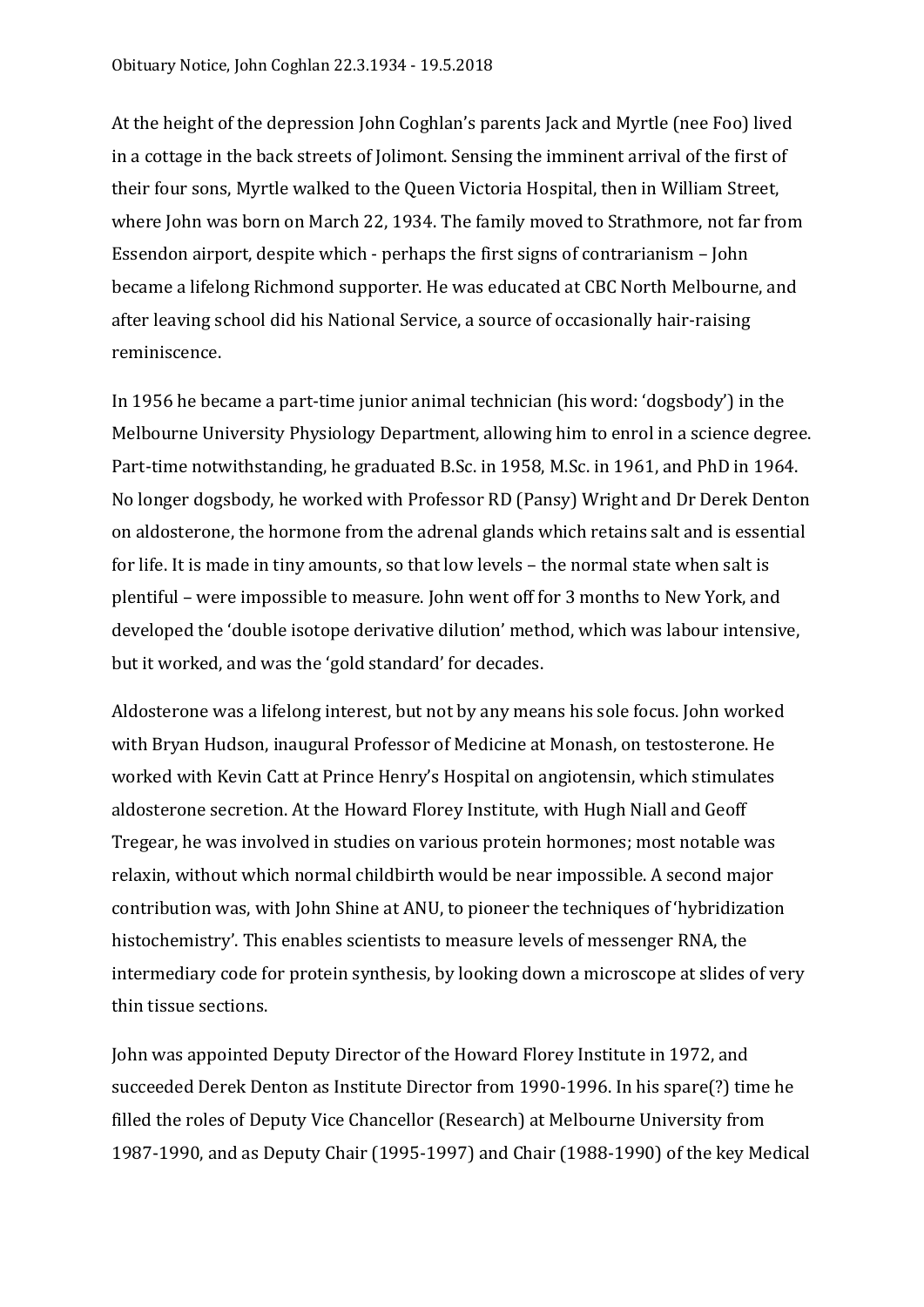Research Committee of NHMRC. Over the decade before he assumed the latter role, he was a key (and ultimately successful) driver of an appropriate first world level of funding for medical research – not just for the institute or the university , but for medical research – basic, translational, clinical – across all of Australia.

His scientific contributions are widely recognized. They include award of his D.Sc. from Melbourne University, at the age of 36; the Dale Medal of the UK Society for Endocrinology in 1988, the first Australian to be so honoured; in 1995 the award of MD (*Honoris Causa*, UNSW), only the second non-medical graduate to be so honoured, the other being the King of Thailand: and in the same year the inaugural Ramaciotti Foundation Medal for Excellence in biomedical research.

In 1997 John was made an Officer in the Order of Australia (AO). The citation ends with "…endocrinology, and to the arts". John served on various boards – ballet, museum, university art gallery. In 1986 he and Bill Louis set in place (and funded, in large part) the R.D. Wright Lecture series, to commemorate his friend and mentor. Since that time there have been 18 occasional lectures: tellingly, the first was on mediaeval art, the second on Minoan civilization.

From the outset John has been a man fiercely devoted to his family – his wife and fellow scientist Marelyn Wintour-Coghlan, and their children Mark, Karen, Johanna and Daniel. He was also fiercely devoted to an extended family in research, many of whom he mentored, including the writer of this obituary. We'd meet shopping at the Victoria Market and he'd ask, "Are you free tonight?" He'd tell Marelyn, and all afternoon would be devoted to preparing delicious Chinese food; on occasion we may have had rather too much wine. With us, his extended family, he was never grumpy, as he could be on occasion; his black and white approach was attributed, as his daughter Karen said at John's funeral, as probably inevitable given his Irish and Chinese background. For us, he was loyal, funny, passionate and a great friend.

After leaving the Florey John worked three days a week for a decade as Director of the Menzies Foundation. He then formally retired, but spent five days most weeks in an office at the university, surrounded by vertiginous stacks of books, journals and offprints. He co-authored over 500 scientific papers; the second last appeared just before his death (on evolutionary cosmology) and the last just after (an obituary for the